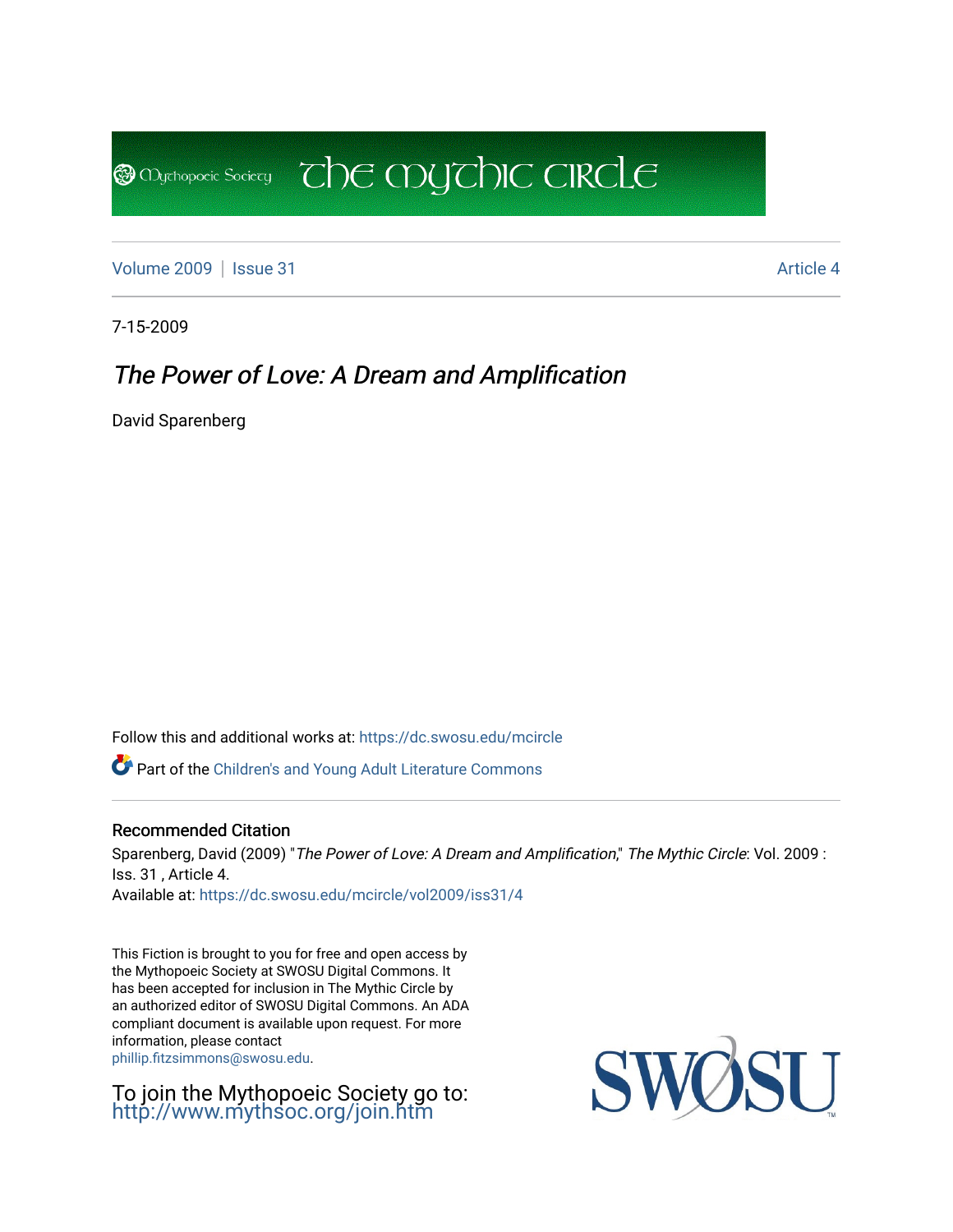## Mythcon 52: The Mythic, the Fantastic, and the Alien

Albuquerque, New Mexico; July 29 - August 1, 2022 <http://www.mythsoc.org/mythcon/mythcon-52.htm>

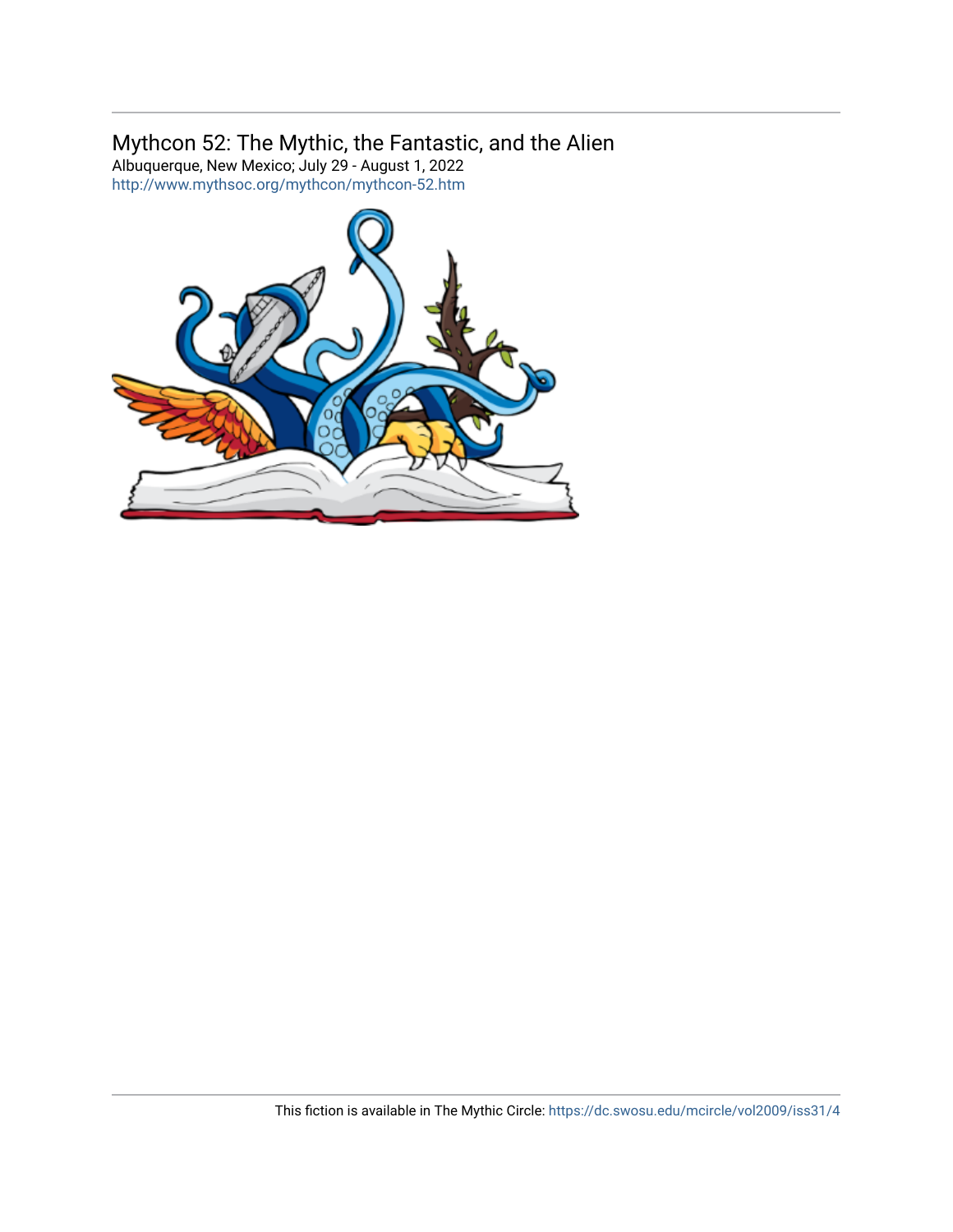# The Power of Love:

## A Dream and Amplification

by

### David Sparenberg

#### The Dream:

An elderly man in a frumpy suit, with a hat pulled down to shade his eyes, walks toward the east. The time is early morning. The sun is ascending golden along the eastern horizon. The elder walks with a walking stick.

 As the old man moves along a green snake crosses his path. The serpent approaches and coils around the man's stick. When the head of the snakes touches the walker's hand, the serpent transforms, becomes wooden and attaches to the cane.

Shortly thereafter, the elder arrives at a swift moving stream. In order to cross over, the man lays his stick down upon the water. At this, the snake detaches, again becomes green, and swims away. The wooden staff becomes a bridge.

The old man crosses the water on the bridge. As he foots his way, leafy vines, growing out of the stream, coil around the wooden causeway forming a green bower.

On the nether bank, a beautiful woman waits and embraces the elder as he arrives. This is a passionate and miraculous embrace. In the arms of the woman, the old man becomes young again.

 A tree, with silver-green leaves and smiling pink flowers, branches above the embracing couple.

Amplification:

Let's understand the process of amplification as a method for extending and expanding the range of possible interpretations by uncovering archetypal or mythological associations. This is a method developed by Carl Jung and we might even think of it as the deep ecology approach to dream work. Amplification is used to develop a field which provides an organic furtherance of texturing, coloration and back-story, as a sort of informational matrix surrounding the dreamcore.

In applying amplification to the foregoing dream, it is fairly obvious that the elder is some sort of magician, possibly even a shaman. He moves by the aid of a walking stick, which suggests a disability, very likely an emotional wound or crippling. Yet the stick is also a source of power and a magical potency adheres to it. This may suggest the category of the healed healer, a basic attribute of the shaman. Even if the older is not yet such, he seems certainly on his way to becoming. We are already aware of the healing process the dream is narrating; articulating its curative progression through a series of images which possess distinctive fairy tale qualities (the naivety of supernatural encounter, the transformative power of beauty, etc.). Indeed, it is even open to consideration whether or not the elderly man is recently dead, on his way to dying, or undergoing the

*The Mythic Circl*e #31, pg. 4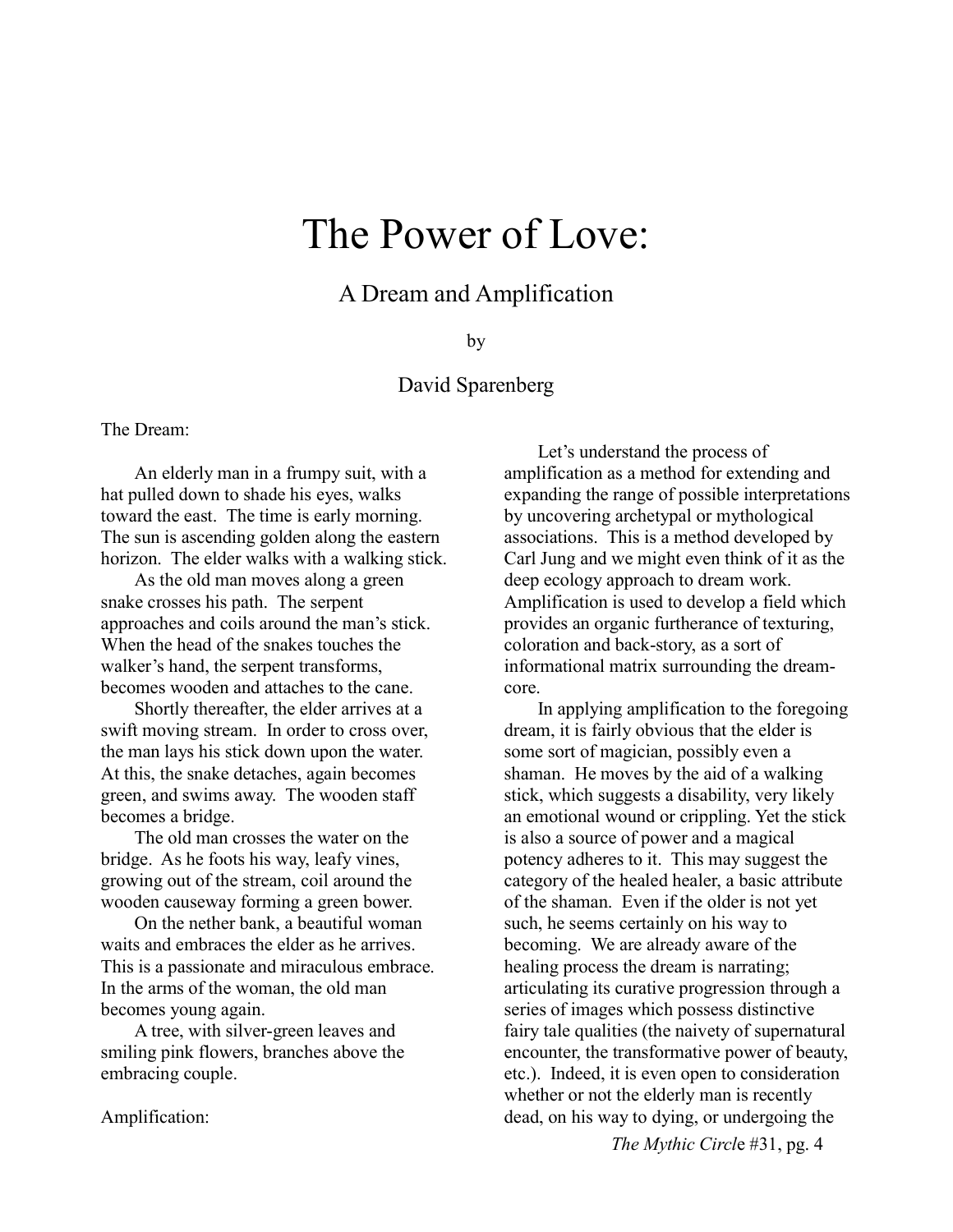shamanic "little death" which leads into an identity resurrection and renewal.

But let us not leave the walking stick quite so soon. It is called both cane and staff and suggests the potent staff of Moses, which is also associated with snakes and capable of parting water to facilitate a crossing over from bondage to freedom. This emblematic tool also identifies with the wizard's staff or wand and is associated with such names as Merlin, Faustus and Gandalf.

 A further association is possible here besides, that being the suggestion of Eden by bringing wood (tree) together with serpent, which in our initial dream culminates with a couple entwined beneath the Tree of Life. This icon is found in numerous alchemical texts as well.

There is too a green snake and this may be the magician's familiar or totemic animal and spiritual guide. Yet both stick and serpent can be taken as phallic and it may be significant that the snake is temporarily petrified (loses the color of fertility) and becomes part of the walking stick upon human touch, and that it is only after the advent of the serpent that water appears in the dream. While contact between the head of the snake and the old man's hand may suggest autoeroticism, that the living entity becomes dead wood says that this is an inadequate outlet for sexual potency and emotional energy.

Water is feminine—the female waters having spiritual significant in certain erotic meditations of Kabbalah and elsewhere—and the stick upon the water revives the green serpent, generates vining, and facilitates the union of man and woman. Crossing water is also an expression of transition from one condition to another or from one mode of experience to another dimension beyond reductive, stagnant or moribund normalcy.

 In the dream the passage over water leads to the necessary other, a woman who may be a remembrance of waking life experience, or a spiritual image embodying the power of rejuvenation, or even the ideal woman within,

the one Jung named the anima. Of this we do not know. We know only that the other is called beautiful and her embrace is miraculous. It is indeed the embrace of the power of love. Old man becomes young in the woman's arms and the couple is finally viewed in a tableau vivant that is paradisiacal. Here they are as were Adam and Eve beneath the flowering Tree of Life in the Garden of Eden. Further, through an exercise of active imagination (a technique also developed by Jung and applied by Maria Von Franz), details as to the identity of the woman on the nether bank, her back-story and fuller purpose, can be brought into play.

 At last, we consider the tree, which is the culmination of vegetable imagery—the tree ascends beyond the end of the green bower of leafy vines. It has already been established that the tree is a Tree of Life image and highly symbolic. A comment can be made about the plant's origin. The leaves are silver-green. This identifies the icon as that of an olive tree. The olive is sacred in many cultures, particularly throughout the Mediterranean and Middle Eastern regions. As such it is a symbol of peace; in this instance of inner peace and the symbol sums up the healing nature of the dream.

Yet the tree is also a creation of imagination and a symbolic hybrid, as physical olive trees do not blossom with smiling pink flowers. The smiling quality, communicating joy, is significant and adds to the symbolic mystery, suggesting natural acceptance or re-integration. The combination of silver-green olive leaves with happy pink flowers (indicative of a slightly cooled down or contained passion) tells us that the dream concludes with a revelation of inner peace and transpersonal, if not trans-human (extended beyond human) harmony. The joyousness of these integral values may even go so far as to indicate a sense of homecoming or achievement of the alchemic opus in the dreamer.

*The Mythic Circl*e #31, pg. 5 Having presented the initial dream and an amplification demonstrating how this method